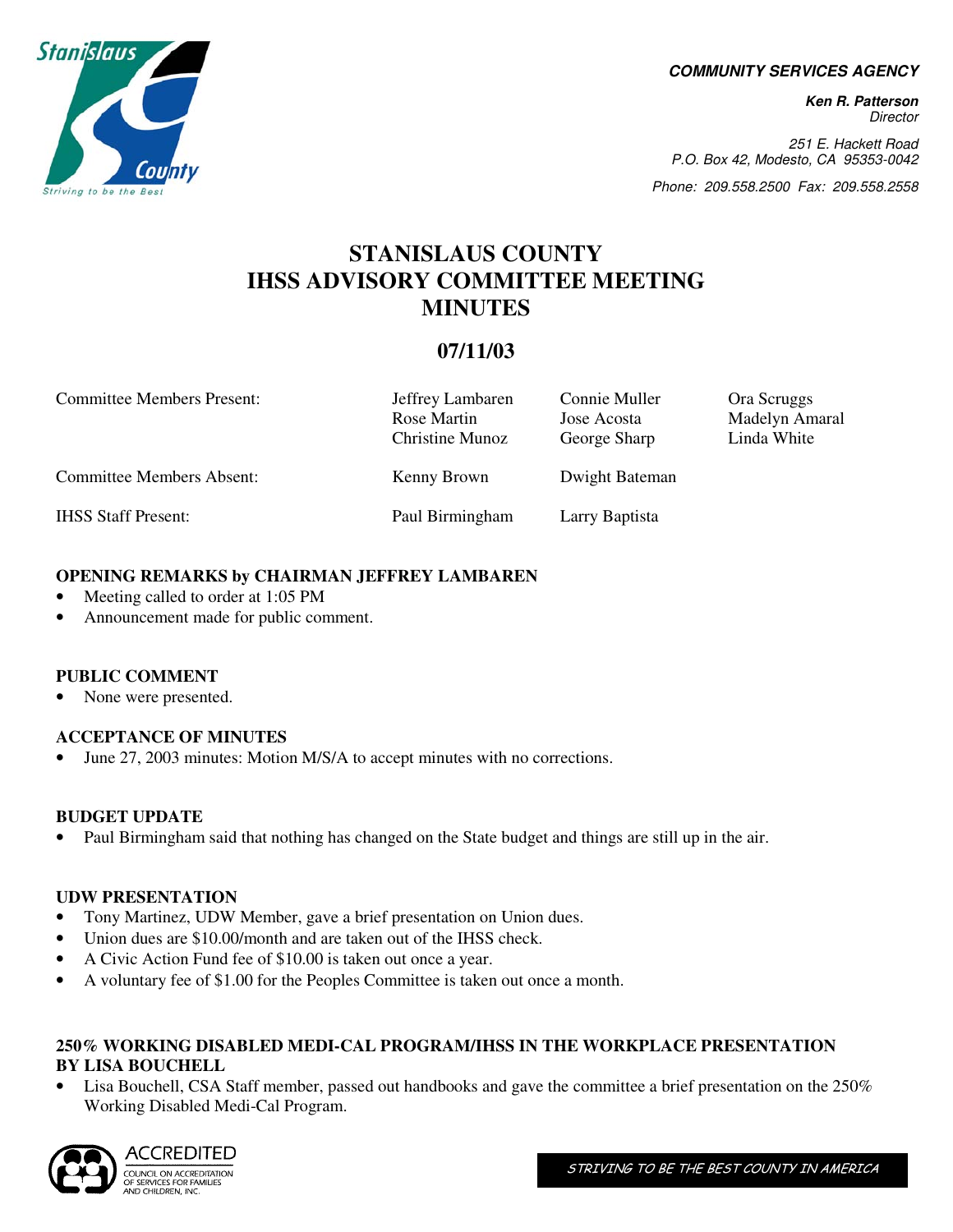## **MEETINGS IN THE COMMUNITY**

- Larry Baptista reported the next meeting on July 25 will be held at the Turlock Chamber of Commerce, 115 S. Golden State Blvd. in Turlock at 1pm.
- George Sharp will not be attending the Turlock meeting.
- Some committee members expressed an interest in car-pooling. CSA staff would look into providing transportation for some members.
- Committee members also discussed possibilities of other community meetings in surrounding towns in Stanislaus County. Some meeting facilities discussed were the King Kennedy Center, Howard Training Center, and Assisted Living Centers.
- Connie Muller suggested that the committee have a future meeting televised each quarter.
- George Sharp also suggested having MJC students, who are majoring in TV Production, tape a future meeting.

## **HOMEMAKER MODE UPDATE by Paul Birmingham**

- Paul said that CSA completed recruitment for a Homemaker Supervisor and hired Bertha Garcia.
- She will begin her new position on July 14, 2003
- Paul said there are 14 applications in for Homemakers. Next step will be interviews, hiring, and beginning an infrastructure.

## **PUBLIC AUTHORITY UPDATE**

- Committee members would like to take a field trip to a PA County.
- Some counties that have a functional PA are Mendocino, San Joaquin, Merced, and Fresno.
- Paul and Larry will provide a list of similar County PA to the committee at the next meeting.
- Paul said most counties are using contracted County employees in their PA program.

#### **AB 1470**

- The bill would authorize the increase in IHSS wages, benefits, by voter initiative.
- Madelyn Amaral expressed her concern over the bill.
- Counties are opposed and Unions are in support of the bill.
- Motion M/S/A: to write a letter opposing this bill.
- Committee members felt that the bill would delay the negotiating process and did not feel the wage increase should be left to the public voters.

#### **BYLAWS**

- Handed out copies of the updated bylaws.
- Committee members reviewed and discussed.
- Members will review the bylaws further and discuss at next meeting.

#### **ANNUAL REPORT**

• Connie Muller talked to Kenny Brown and she said that Kenny would provide the committee a new draft of the front cover at the next meeting.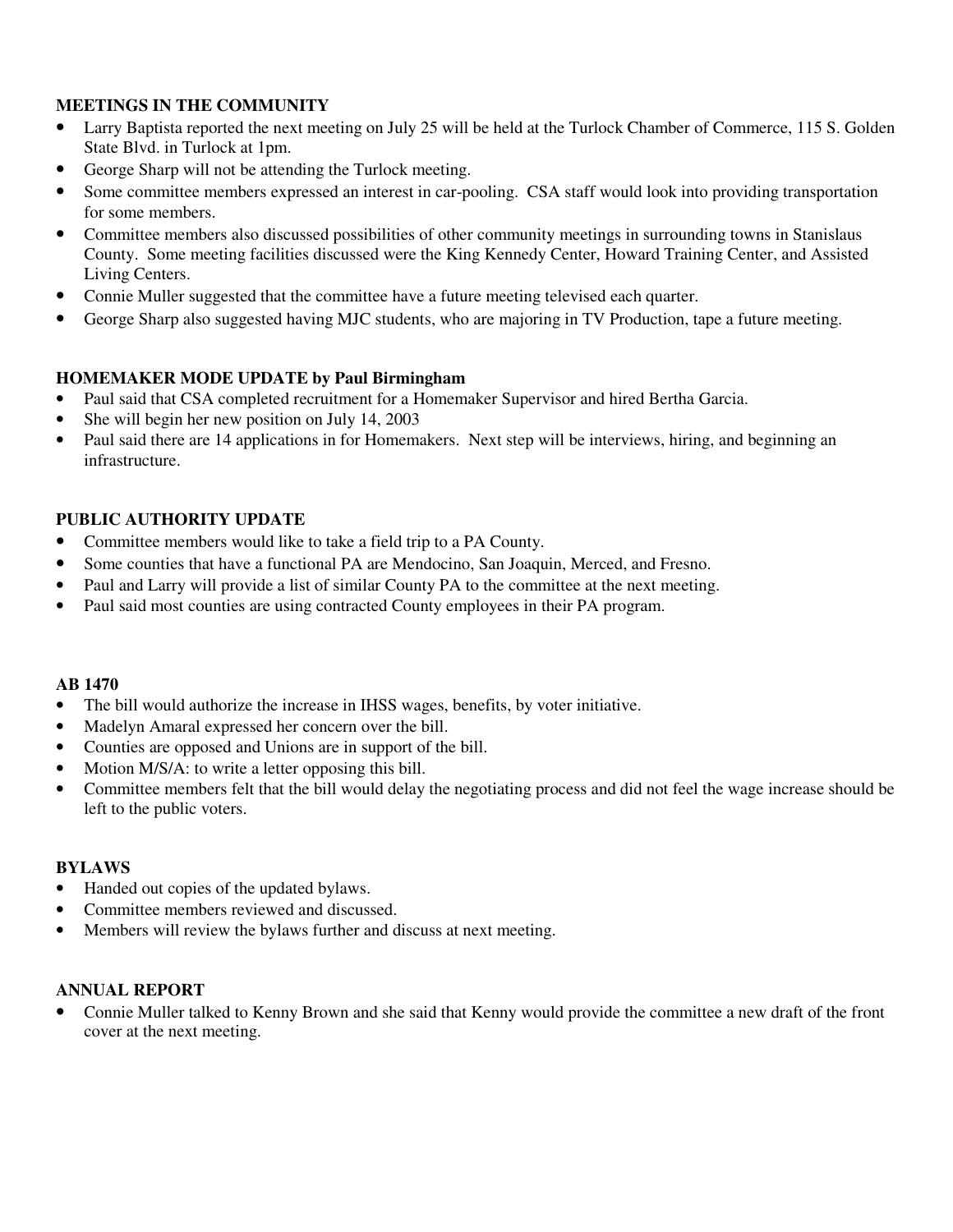## **AGENDA ITEMS FOR NEXT MEETING**

- Budget Update
- Bylaws
- Homemaker Mode Update
- AB 1470 Letter
- Public Authority Update
- Annual Report

Meeting adjourned @ 3:05 PM Larry Baptista, Recorder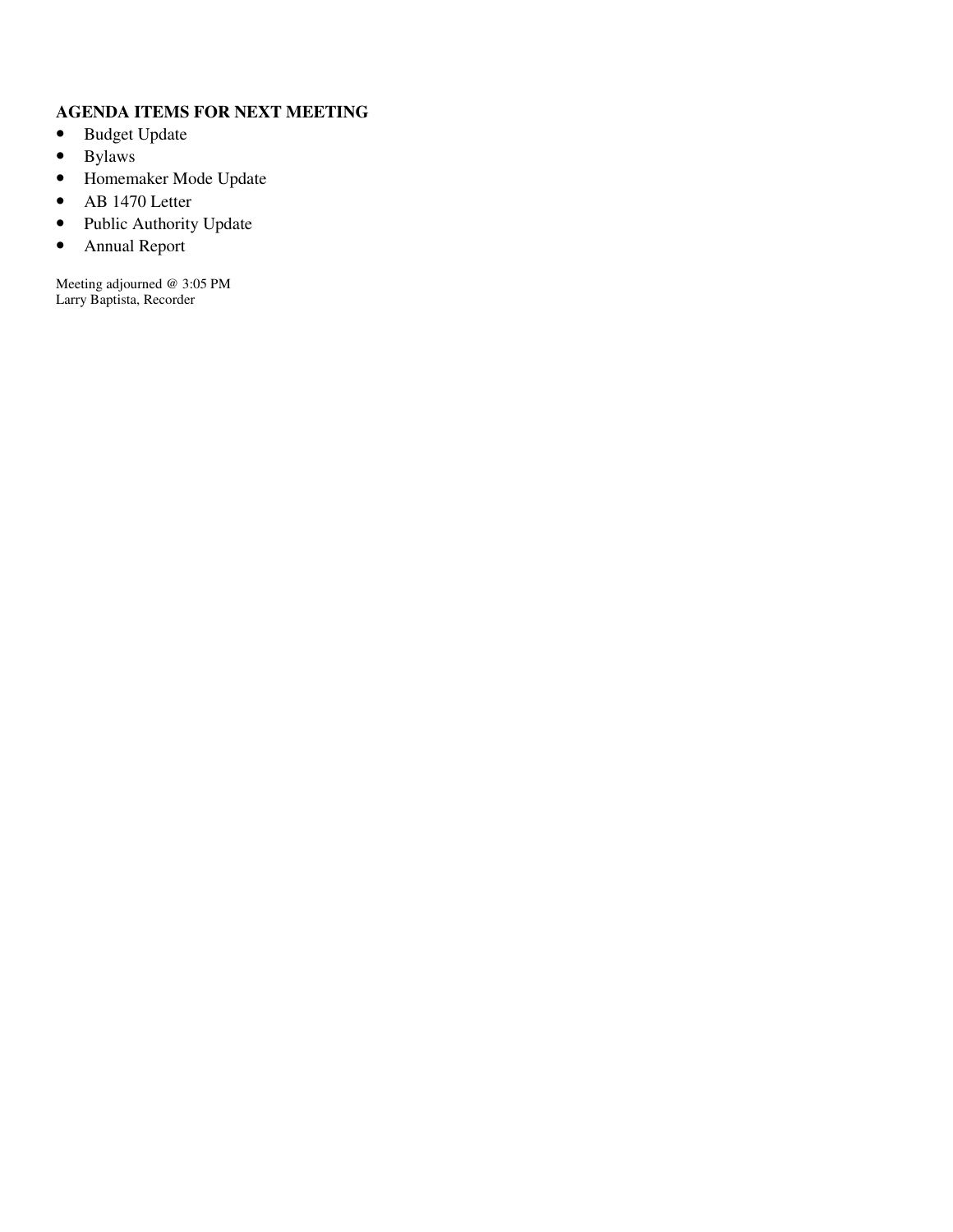

#### **COMMUNITY SERVICES AGENCY**

**Ken R. Patterson Director** 

251 E. Hackett Road P.O. Box 42, Modesto, CA 95353-0042

Phone: 209.558.2500 Fax: 209.558.2558

# **STANISLAUS COUNTY IHSS ADVISORY COMMITTEE - AD HOC MEETING MINUTES**

## **07/11/03**

| <b>Committee Members Present:</b> | Jeffrey Lambaren | Ora Scruggs    | George Sharp |
|-----------------------------------|------------------|----------------|--------------|
| Committee Members Absent:         | Kenny Brown      | Dwight Bateman |              |
| <b>IHSS Staff Present:</b>        | Larry Baptista   |                |              |

## **OPENING REMARKS by CHAIRMAN JEFFREY LAMBAREN**

• Meeting called to order at 3:15 PM

## I. **CUSTOMER SURVEY**

- Passed out two copies of past CSA surveys.
- Reviewed and discussed both surveys.
- Discussed each question on survey and discussed if question would be appropriate for our survey.
- Committee discussed if training for providers, awareness of the committee and availability of brochures/provider info would be valuable questions.
- Invite Gina Donahue from Strategic Marketing and a CSA staff member to a future meeting.
- Committee members were asked by Jeff Lambaren to think of a list of questions targeting providers for next meeting.

Meeting adjourned @ 3:35 PM Larry Baptista, Recorder